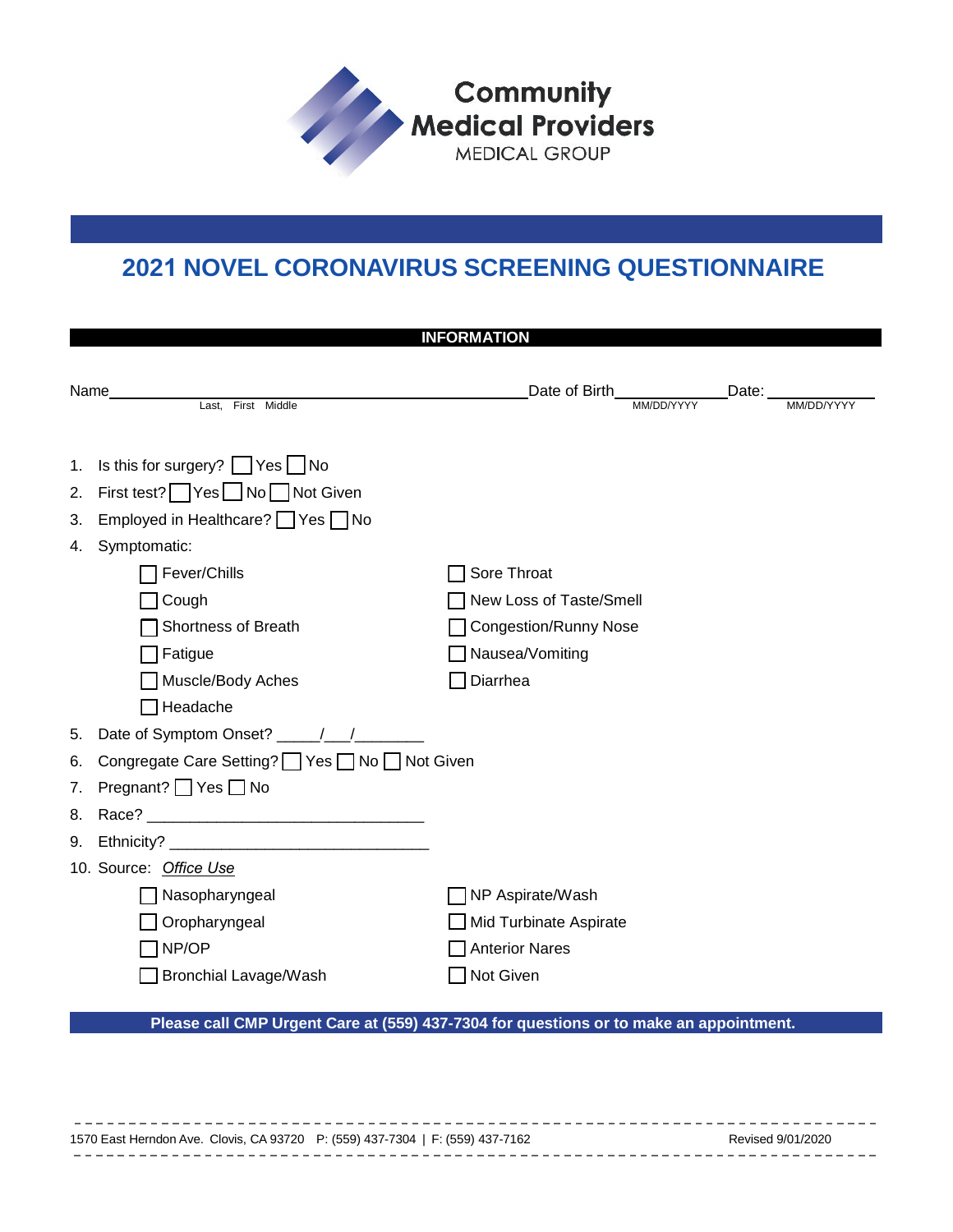

# **URGENT CARE**

### **PATIENT REGISTRATION**

|                                                                                      |  |  | <b>PATIENT'S INFORMATION</b> |                                   |  |  |  |
|--------------------------------------------------------------------------------------|--|--|------------------------------|-----------------------------------|--|--|--|
|                                                                                      |  |  |                              | Social Security # _______________ |  |  |  |
|                                                                                      |  |  |                              |                                   |  |  |  |
|                                                                                      |  |  |                              |                                   |  |  |  |
|                                                                                      |  |  |                              |                                   |  |  |  |
|                                                                                      |  |  |                              |                                   |  |  |  |
| Consent to receive text messages and or messages for appointment reminders: □Yes ○No |  |  |                              |                                   |  |  |  |
|                                                                                      |  |  |                              |                                   |  |  |  |
|                                                                                      |  |  |                              |                                   |  |  |  |
|                                                                                      |  |  |                              |                                   |  |  |  |
|                                                                                      |  |  |                              |                                   |  |  |  |

#### **RESPONSIBLE PARTY INFORMATION**

| <b>Responsible Party (Last, First Middle)</b>                                                                                     |                    | Social Security # | the control of the control of the                                                                              |
|-----------------------------------------------------------------------------------------------------------------------------------|--------------------|-------------------|----------------------------------------------------------------------------------------------------------------|
| Address:<br><u> 1989 - Johann Harry Harry Harry Harry Harry Harry Harry Harry Harry Harry Harry Harry Harry Harry Harry Harry</u> | City               | State             | Zip and the set of the set of the set of the set of the set of the set of the set of the set of the set of the |
| Employer                                                                                                                          | Occupation         |                   |                                                                                                                |
| Work Address                                                                                                                      | Citv               | State             | Zip.                                                                                                           |
| Work Phone                                                                                                                        | Driver's License # |                   |                                                                                                                |

#### **INSURANCE INFORMATION**

|                                                                 |       |      | Subs. DOB                                   |  |
|-----------------------------------------------------------------|-------|------|---------------------------------------------|--|
|                                                                 |       |      | Subs. I.D.# _______________________________ |  |
| Address                                                         |       |      |                                             |  |
| <b>City City City</b>                                           | State | Zip. | Subs. Date of Birth Subsets of Birth        |  |
| Name of Primary Care Physician: Name of Primary Care Physician: |       |      | Name of Pharmacy _____________              |  |

Please provide the receptionist with your insurance cards.

Date 20